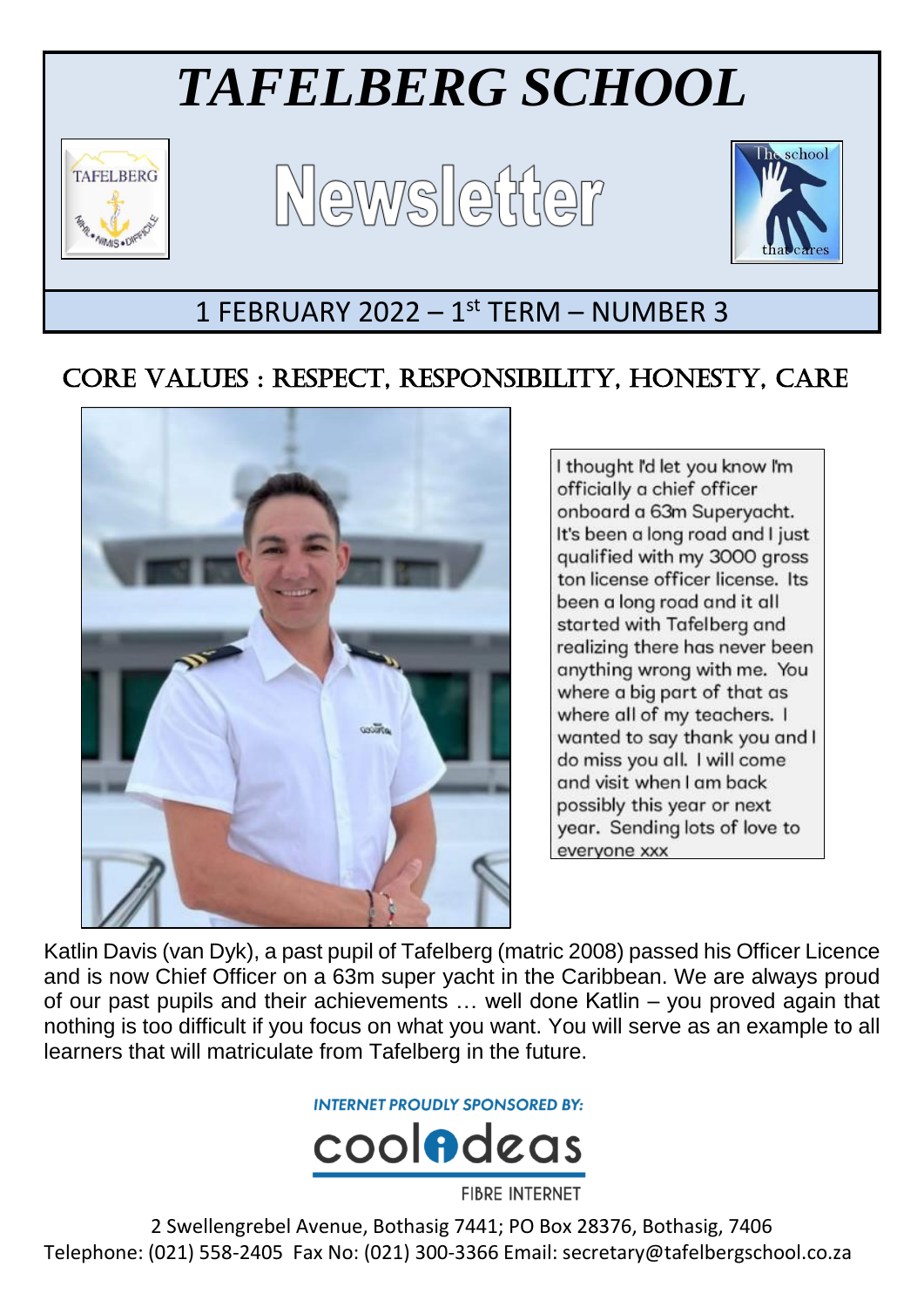## Dear parent / guardian

We have had a good, but very busy, start to the school year. Thank you to all the parents for attending the information evenings, and to the Phase Heads and teachers for the organization and attendance at these important meetings. We intend to have another successful academic year, but we have also planned various extra-curricular activities for our learners and parents this year, in an effort to bring back the fun and socialising aspect of schooling which was severely impacted by Covid-19. As we then get the 2022 school year underway, the SGB appeals to all parents to meet their financial obligation towards their child's education. The school fees and related matters were unanimously accepted at the parent AGM in November 2021, and is binding on all Tafelberg parents. Please support your SGB and school, pay your school fees and, therefore, enable us to continue to provide a quality education for your child, within a safe and pleasant environment. Should you experience any financial difficulties, or have any fee enquiries, please contact Mrs Vicentini at school. Please note that

fee exemption applications close on 5 April at 2pm.



# **NB INFORMATION**

## **1. NB Dates 2022**

- 01 Feb Uniform / appearance check
- 03 Feb Swimming gala (Grades 1 3)
- 04 Feb Dux Assembly / Swimming gala (grades  $4 12$ )
- 05 Feb Athletics day @ Bosmansdam School from 8am 1pm
- 09 Feb Paarl interschools athletics meeting @ Paarl School @ 5pm
- 09 Feb Thera-parent workshop: **Gr 1 – 6 parents of new learners**
- 11 Feb Valentines'dance (grades 9 12 only)
- 05 Apr Closing date for fee exemptions @ 2pm

## **2. School fees 2022**

Tafelberg is a Section 21 fee-paying school, and the SA Schools Act thus places a duty on the SGB to collect such school fees from all parents as agreed upon at the parent AGM. The Budget and school fees for 2022 were voted on at the parent AGM on the 17 November 2021. The Budget and school fee increase was tabled and accepted by unanimous parent vote at the AGM, as were certain resolutions.

| <b>TIER</b>                  | <b>FEE PER MONTH</b><br>(11 months) | <b>FEE: ANNUAL AMOUNT</b> |
|------------------------------|-------------------------------------|---------------------------|
| Grade $1 + 2$                | R <sub>2</sub> 140-00               | R <sub>23</sub> 540-00    |
| 2. Grades $3,4,5 + 10,11,12$ | R <sub>2</sub> 100-00               | R23 100-00                |
| 3. Grades 6,7,8,9            | R <sub>1</sub> 940-00               | R21 340-00                |

- First Debit Order run : 1<sup>st</sup> working day of each month
- Fees are paid over 11 months, starting January 2022 (for 2022 fees only)
- 10% discount for fees paid in full by 28 February 2022
- Exemptions and non-payment of fees are dealt with as per legislation and school policy
- All enquiries regarding payment of school fees and exemptions must be directed only to Mrs M Vicentini @ 021 558 2405 or [bursar@tafelbergschool.co.za](mailto:bursar@tafelbergschool.co.za)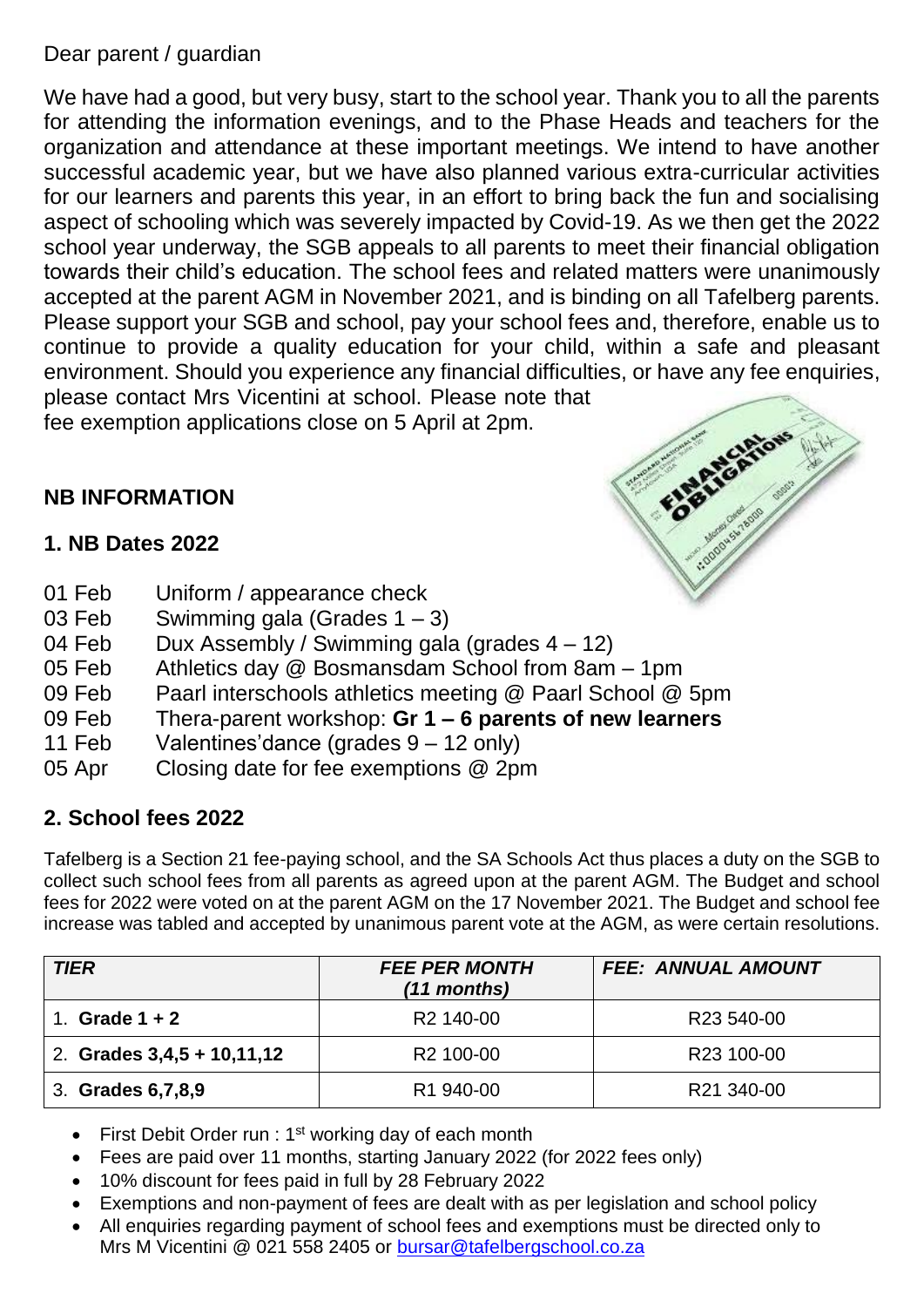## **GENERAL NEWS**

## **1. NB New school phone number**

**NB** please note that the school will be migrating to a new phone number as from 1 February 2022. The new number is **021 300 3366**

# **2. PTA**

The PTA are very excited for 2022 and have lots in store for everyone. So please support your PTA as they raise much needed funds for your school. The following events are planned for Term 1:

- Valentine's Day dance: limited tickets available
- Love Your Planet Competition free entry two cash prizes to be won. Contact Sylvia 083 326 9569 for more details

Second-hand school uniform items:

- Wed 9th and Wed 23rd February 2nd hand clothing will be open on. Cash only. Contact Shirley Ashbolt for any 2nd hand clothing queries 083 278 3618
- Please donate any "pre-owned" uniform items there is a great need, especially in the senior section of the school

Reminders:

- Please send in your paper for recycling .....it's not only good for the environment but brings in much needed funds for the school
- Don't forget to keep swiping your "My School Card" and "Makro Card"…..every swipe counts

Any PTA queries can be sent to Leigh-Ann Stokell at tafelbergpta@gmail.com or on 082 927 2544

## **3. Clothing store – new school uniform items**

Please note the following: The clothing store for new items will be open on Mondays, Wednesdays and Thursday from 8am to 9am

• Orders may be placed via email [\(efisher@tafelbergschool.com\)](mailto:efisher@tafelbergschool.com) and payments should be made via EFT

# **4. Traffic control and road safety**

An appeal to all parents to please assist us in ensuring our children are safe when being dropped off or picked up. Please adhere to the traffic/road safety rules while dropping your child off in the mornings and/or picking them up in the mornings:

- Use the "drop-off and go" parking properly … please drop and move off *immediately* in order to give other parents safe access to parking.
- Do not drop off etc. within the pedestrian crossing area
- Do not make U-turns– the road is narrow and causes congestion, even an accident
- Do not double park or park facing on-coming traffic

Please inform lift clubs and shuttle services that you may use, of these requests.

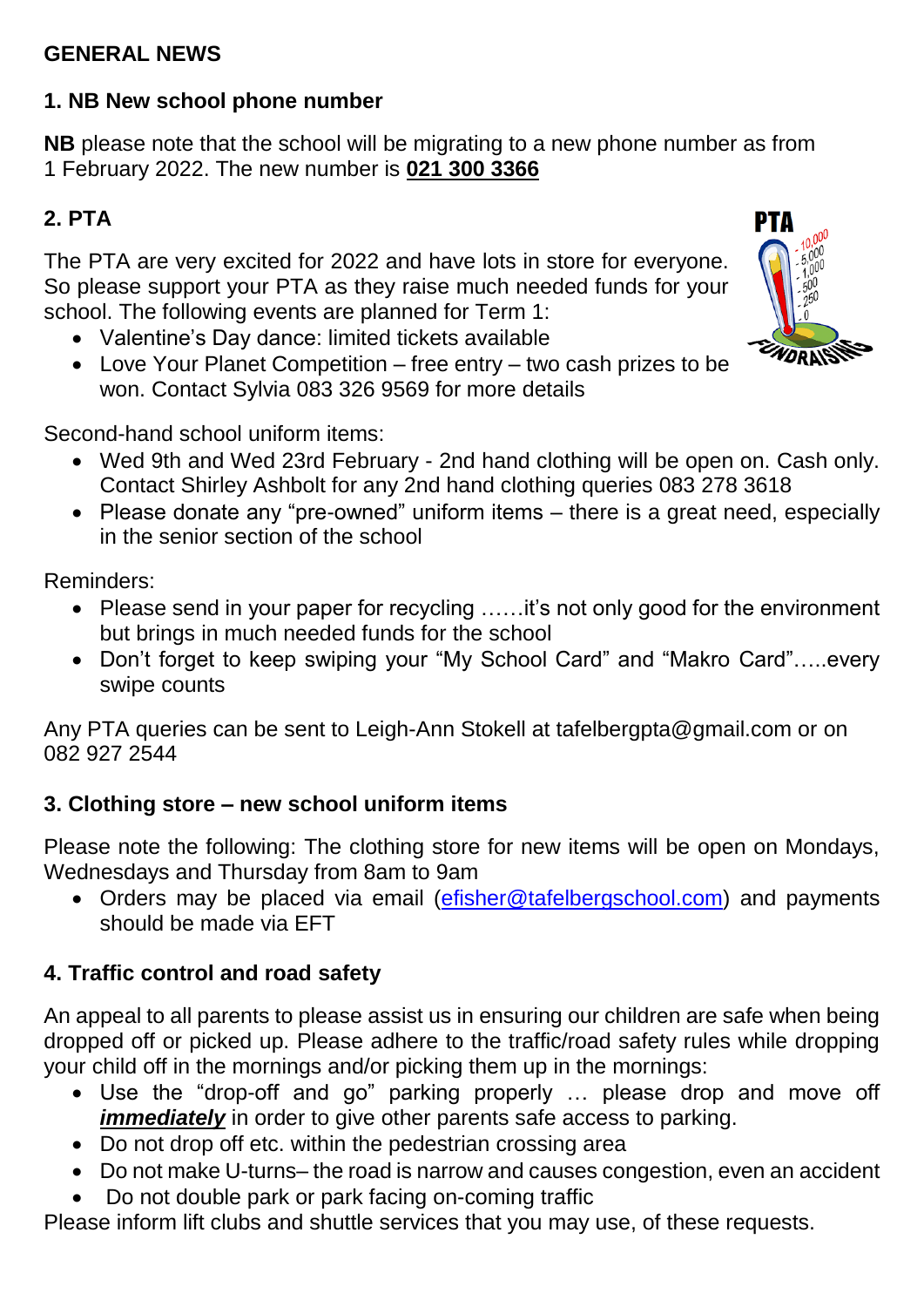# **5. Term 1 SBAs (School-Based Assessments)**

Term 1 has been, and will continue to be, a busy term. The next few weeks will be filled with sport events, and thereafter, the learners will be preparing themselves to write the important SBAs for term 1. Please ensure that they are preparing properly for these assessments as it will help "kick start" their academic year on the



right note. Furthermore, ensure your child is completing projects / tasks, ready to hand them in on the due dates.

## **6. Covid news and safety measures**

At this time there is only 1 learner reported to be isolating.

- Should your child test positive for Covid, or come into close contact with a covid pos+ person they are to self-isolate at home for the required period, before returning to school – please inform the school and forward a copy of the test result. Parents are reminded to inform the school if they themselves test positive, and to take the necessary precautions.
- Please remember to screen your child before they come to school. Should they show symptoms of Covid (temperature of  $38^{\circ}$ C and above, coughing, headaches, sore throat etc.) and or have come into close contact with a Covid positive person, they need to stay at home for the prescribed period before returning to school.
- As per our Covid policy, parents will be required to fetch their child immediately should the learner disregard our safety protocols – we need to be responsible and prevent the spread of Covid.
- **Parents must ensure that their child does not arrive late (i.e. after 8am) as this will compromise our safety protocols and measures.** Please, we need your co-operation in this regard. *Latecomers will have to wait outside at the learner gate.* Once all is in place, the learner gate will be opened to allow the orderly implementation of the screening of late comers.
- No parents nor visitors will be allowed entry to the school before 9am, without an appointment.
- All learners, parents, visitors etc. MUST wear a mask properly (covering both nose and mouth), in order to be allowed entry to the school grounds.
- A reminder that learners must wear a mask and not a "buff".
- We will continue with our safety protocols and the sanitizing of the school building as per regulations.

# **7. Reminders**

- Please send in the 2x reams of copy paper as per the 2022 stationery list
- Should you not want your child's photograph to appear in the Newsletter and or annual School Magazine, please inform the school ASAP.
- Please consult our Medication policy / procedure should your child take medication, and or you make use of our paediatrician (Dr Jedeikin).
- Please inform the school of any changes to phone numbers/addresses.
- Learners must please follow the "late coming" protocol.
- The school in no way endorses any product, service or entity (nor any claim made by them) advertised in this Newsletter.